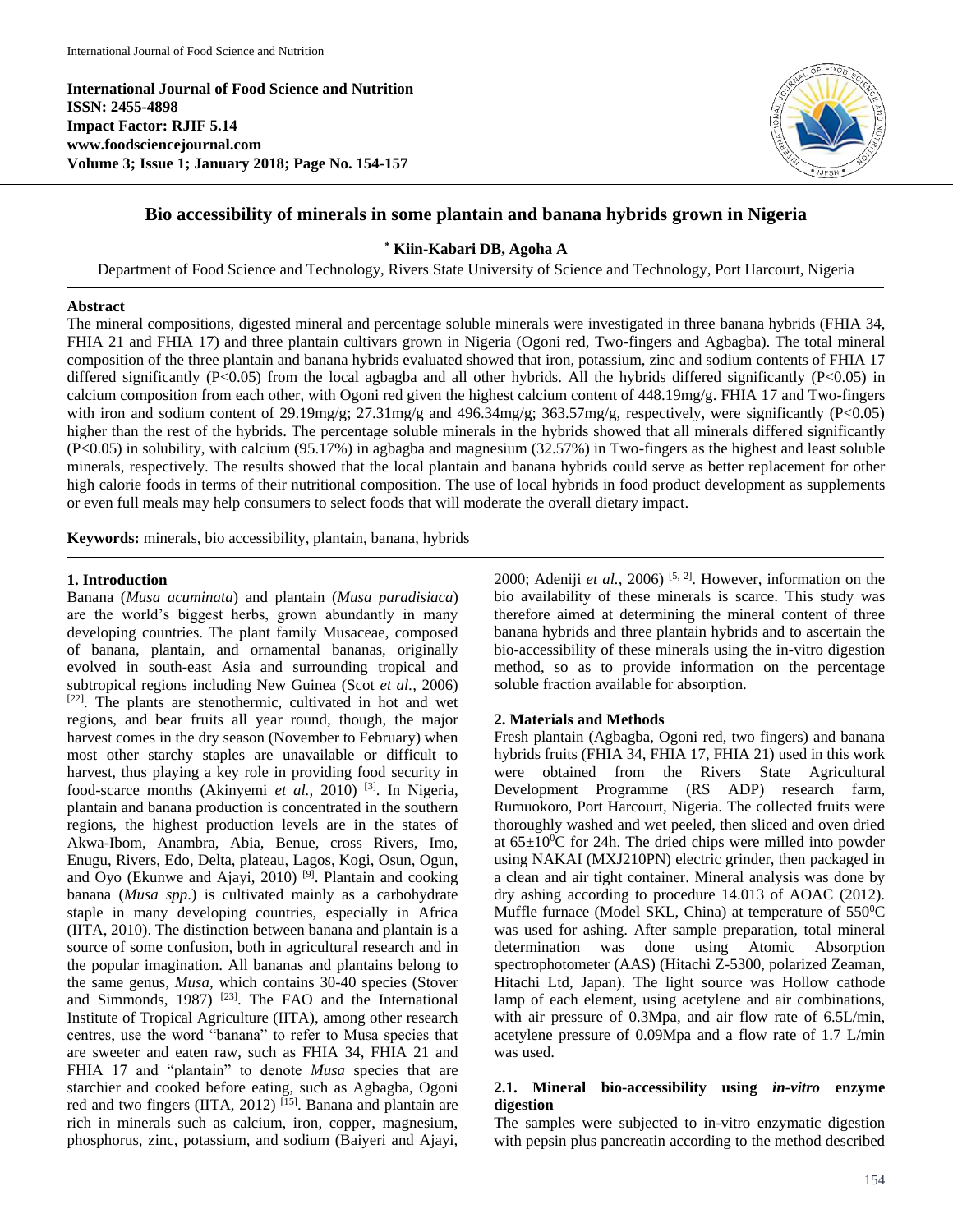by Ikeda (1990)<sup>[16]</sup>. Enzyme solution containing 16 mg pepsin (cat No. P6887) and 3.5ml of 0.06N Hcl, 1.0g sodium chloride made up to 100 ml with deionised water was prepared. Another solution containing 1.6 g of pancreatin, (cat No. P1750) dissolved in phosphate buffer (pH 7.5) and made up to 100ml with same buffer was also prepared. In a test tube, 20ml of pepsin enzyme solution was added to 0.5g of the sample. The closed test-tube was shakened and incubated at 37<sup>0</sup>C for 3h. Immediately after peptic digestion, pH was adjusted to 8.0 using phosphate buffer. Toluene was added to the buffer to prevent the growth of microorganisms. Pancreatin solution (25ml) with deoxycholate (1.0%) was then added to the digestion mixtures and samples were subsequently incubated for 20h at  $37^{\circ}$ C. After digestion, the suspensions were placed in ice-cold vessel and then clarified by centrifugations at 10,000rpm for 20min. The supernatants obtained were subjected to mineral analysis using atomic absorption spectrophotometer (AAS). The percentage soluble fraction was calculated from the total mineral content and the mineral content after digestion. The data obtained were analysed using analysis of variance (ANOVA) with SPSS 16.0 software version 2007.

### **3. Results and Discussion**

### **3.1 Total Mineral Composition**

The total mineral dry weight composition of the three banana and plantain hybrids are shown in Table 1. The highest total sodium (496.34mg/100g), potassium (1925mg/100g), iron (29.19mg/100g) and zinc (0.93mg/100g) were recorded by FHIA 17 banana hybrid and least total sodium (121.67mg/100g) in FHIA 21 banana hybrid. Ogoni red gave the highest amount of calcium (448.19mg/100g). All the hybrids differed significantly (P<0.05) in calcium composition. FHIA 17 and two fingers showed significant higher iron and sodium composition from the rest of the hybrids. FHIA 21 and two fingers had 1650mg/100g and 1655mg/100g of potassium; this is in line with the result obtained in green plantain by Omaruo and Izonfou (1988)<sup>[22]</sup>. The physiological role of minerals as essential micronutrients is well documented (Ihekoronye and Ngoddy, 1985; Omigbinde,  $2001$ )  $[14, 21]$ . Minerals make up the micronutrients that are very necessary for physiological and biochemical processes by which the human body takes in and utilizes food to maintain health and activity (Mohapatra *et al.,* 2009; Davies and Jamabo, 2016)<sup>[19, 8]</sup>. Micro minerals play a very vital role in the body such as iron needed for red blood cell production, zinc for healthy skin, reproductive and immune function, magnesium for nervous system health and calcium for strong healthy bones and teeth (Möttönen and Uhari, 1997)<sup>[18]</sup>. Iron plays an essential role in the respiratory pigments haemoglobin and myoglobin while calcium is firmly linked to many of the roles that vitamin D plays in the body (Bresgen *et*  al., 2010) <sup>[6]</sup>. Sodium is a vital mineral that act as the main monovalent ion of extracellular fluids constituting 93% of the ions (bases) found in the blood stream (Underwood and Suttle, 1999)<sup>[24]</sup> and helps prevention of muscular cramp (Foskett and Paskins, 2011)<sup>[12]</sup>.

|  |  |  |  |  |  | Table 1: Total Mineral Compositions (mg/100g) of Three Banana Hybrids and Three Plantain Hybrids |
|--|--|--|--|--|--|--------------------------------------------------------------------------------------------------|
|--|--|--|--|--|--|--------------------------------------------------------------------------------------------------|

| <b>Samples</b> | Ca                    | Na                  | Κ                    | Mg                    | Fe                 | Zn                |
|----------------|-----------------------|---------------------|----------------------|-----------------------|--------------------|-------------------|
| A              | 257.23 <sup>d</sup>   | 496.34 <sup>a</sup> | 1925.89 <sup>a</sup> | 140.89 <sup>b</sup>   | 29.19 <sup>a</sup> | 0.93 <sup>a</sup> |
| B              | $165.70^e$            | 121.67 <sup>f</sup> | $1650.28^{\circ}$    | $116.65$ <sup>f</sup> | 8.13 <sup>d</sup>  | 0.71 <sup>b</sup> |
| C              | $285.64^{\circ}$      | $309.93^{\circ}$    | 1407.89 <sup>d</sup> | $119.55^e$            | 20.88 <sup>b</sup> | 0.36 <sup>e</sup> |
| D              | 448.19 <sup>a</sup>   | 143.19 <sup>d</sup> | 741.42 <sup>e</sup>  | $150.53^{\rm a}$      | 7.50 <sup>e</sup>  | 0.41 <sup>d</sup> |
| E              | 326.67 <sup>b</sup>   | 363.57 <sup>b</sup> | 1655.02 <sup>b</sup> | $138.83^{\circ}$      | 27.31 <sup>a</sup> | 0.41 <sup>d</sup> |
| F              | $136.88^{\mathrm{f}}$ | $131.93^e$          | $1163.74^{\circ}$    | 129.47 <sup>d</sup>   | $9.56^{\circ}$     | 0.55 <sup>c</sup> |

 $a-f$  Means with the same superscript in the same column are not significantly different (P $>0.05$ ) **Key**: A=FHIA 17; B=FHIA 21; C=FHIA 34; D=Ogoni red; E=Two fingers; F=Agbagba; Ca=Calcium; Fe=iron; K=Potassium; Mg=Magnesium; Zn=Zinc; Na= Sodium

# **3.2 Soluble Minerals**

The digested mineral compositions (mg/100g) of three banana and plantain hybrids are shown in Table 2. Ogoni red gave the highest digestible calcium (334.52mg/100g). FHIA 17 recorded the highest amount of sodium (272.27mg/100g), followed by Two fingers (266.95mg/100g) and FHIA 34 (188.67mg/100g). Potassium and iron (1161.01mg/100g and

13.42mg/100g) were higher in FHIA 17. The result showed significant difference (P<0.05) in iron, calcium, potassium, magnesium and sodium in all the hybrids. However, there was no significant difference (P>0.05) observed between Two fingers and FHIA 34 in zinc and calcium contents, this is consistent with the report of Adeniji et al., [2].

**Table 2:** Soluble Fraction (Minerals) after In-vitro Digestion of Plantain and Banana Hybrids with Pepsin and Pancreatin (mg/100g)

| <b>Samples</b> | Ca                  | Na                   | К                     | Mg                  | Fe                | Zn                |
|----------------|---------------------|----------------------|-----------------------|---------------------|-------------------|-------------------|
| A              | $213.01^{\circ}$    | 272.27 <sup>a</sup>  | 1161.02 <sup>b</sup>  | $102.60^{\circ}$    | $13.42^{\rm a}$   | 0.39 <sup>b</sup> |
| В              | $147.08^e$          | $68.97$ <sup>f</sup> | 1331.71 <sup>a</sup>  | 74.48 <sup>d</sup>  | 3.29 <sup>f</sup> | 0.48 <sup>a</sup> |
| $\subset$      | 209.98 <sup>d</sup> | $188.67^{\circ}$     | $1150.76^{\circ}$     | 108.68 <sup>b</sup> | $10.85^{b}$       | 0.31 <sup>f</sup> |
| D              | $334.52^{\rm a}$    | $122.55^{\rm d}$     | $770.51^{\circ}$      | $45.22^{f}$         | 4.34 <sup>d</sup> | 0.36 <sup>d</sup> |
| Е              | 305.27 <sup>b</sup> | 266.95 <sup>b</sup>  | 969.13 <sup>d</sup>   | $63.84^{\circ}$     | 9.62 <sup>c</sup> | 0.31 <sup>f</sup> |
| F              | 130.28 <sup>f</sup> | $115.52^e$           | $481.65$ <sup>f</sup> | $120.84^{\rm a}$    | $3.35^{\circ}$    | 0.38 <sup>c</sup> |

 $a-f$  Means with the same superscript in the same column are not significantly different (P $>0.05$ ) **Key**: A=FHIA 17; B=FHIA 21; C=FHIA 34; D=Ogoni red; E=Two fingers; F=Agbagba; Ca=Calcium; Fe=iron; K=Potassium; Mg=Magnesium; Zn=Zinc; Na= Sodium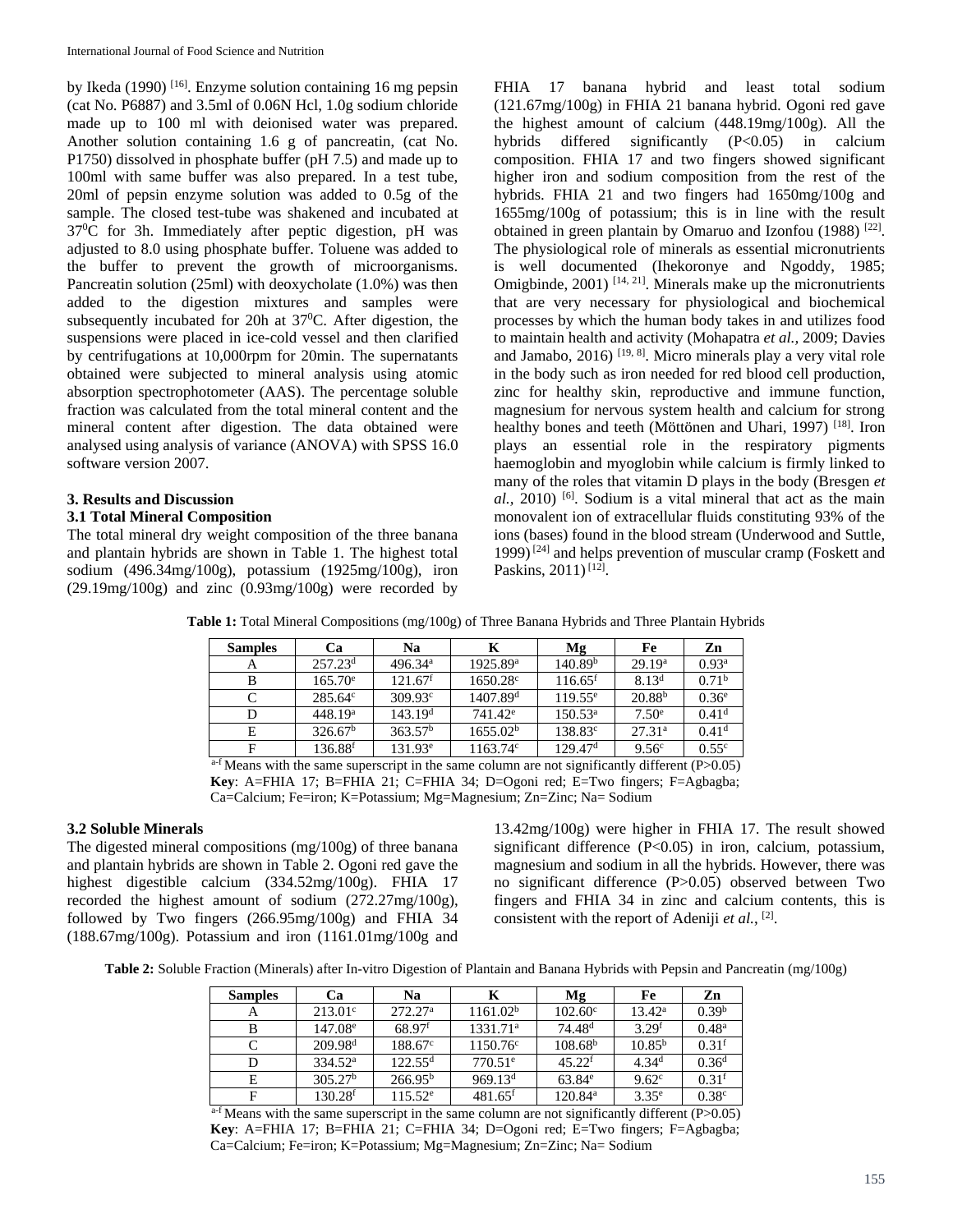# **3.3 Percentage Bioavailable Minerals**

The percentage bioavailable minerals are presented in Table 3. Calcium showed a range from 73.51% to 95.59%, with sample F (Agbagba) as the highest. These values were higher than 37.4% bioavailable calcium noted in "amala" formulated with 100% plantain flour, and 40.9% bioavailable calcium in cookies formulated with 85% plantain flour and 15% Bambara groundnut protein concentrate, as reported by earlier researchers (Kiin-Kabari *et al.,* 2015) [17] . Difference in calcium bioavailability was probably due to product formulation and processing methods (Kiin-Kabari *et al.,* 2015) [17]. Ogoni red plantain cultivar gave the highest bioavailable sodium (92.89%) and iron (57.86%), while FHIA 17 and agbagba recorded the least bioavailable sodium (54.85%) and iron (35.04%), respectively. Sample C (FHIA 34) was highest in potassium (81.57%), magnesium (90.90%), and zinc (86.11%). The relative high percentage of the hybrids in calcium and magnesium as much as  $80 - 95%$  validates it in

line with the food and Nutrition Board of the National Research Council (NRC) recommendation for an adult male and female's daily requirements. Calcium is important in blood clotting, muscles contraction and in certain enzymes in metabolic processes (Abulude *et al*., 2006) [1] and also essential for bone formulation and teeth development in children (Kiin-Kabari *et al.*, 2015)<sup>[17]</sup>. Magnesium is an essential micronutrient needed for nervous system health (Möttönen and Uhari, 1997)<sup>[18]</sup>. Mineral solubility has been widely employed in literature to predict mineral availability (Wolters *et al.,* 1993; Hemalatha *et al.,* 2007) [25, 13] . Bioavailability of minerals is affected by the presence of some natural chelating agents on the solubility of mineral elements (Ekholm *et al.*, 2003)<sup>[10]</sup>. Availability could be enhanced with processing methods that reduces the effect of phytic acid (PA), which binds metals such as ca, zn and fe, and thus increasing the bioavailability of such minerals (Chaoui *et al.,* 2003; Eltayeb *et al.*, 2007)<sup>[7, 11]</sup>.

**Table 3:** Percentage (%) Bioavailable Mineral in Banana and three Plantain Hybrids

| <b>Samples</b> | Cа                   | Na                 | Κ                  | Mg                   | Fe                 | Zn                   |
|----------------|----------------------|--------------------|--------------------|----------------------|--------------------|----------------------|
| А              | 82.81 <sup>d</sup>   | 54.85 <sup>f</sup> | $60.28^{\circ}$    | $72.82^{\circ}$      | 45.97c             | 41.93 <sup>f</sup>   |
| B              | 88.76 <sup>c</sup>   | 56.68 <sup>e</sup> | 80.69 <sup>b</sup> | $63.84$ <sup>d</sup> | 40.46 <sup>d</sup> | $67.60^{\circ}$      |
| C              | $73.51$ <sup>f</sup> | 60.87 <sup>d</sup> | 81.74 <sup>a</sup> | $90.90$ <sup>a</sup> | 51.96 <sup>b</sup> | 86.11 <sup>b</sup>   |
| D              | $74.63^e$            | 92.89a             | 66.20 <sup>c</sup> | $42.41$ <sup>f</sup> | 57.86 <sup>a</sup> | $87.80$ <sup>a</sup> |
| E              | 93.44 <sup>b</sup>   | $73.42^{\circ}$    | 58.55 <sup>f</sup> | $32.57^{\circ}$      | $35.22^e$          | $75.60^{\circ}$      |
| F              | 95.59 <sup>a</sup>   | 80.50 <sup>b</sup> | 64.96 <sup>d</sup> | $93.33^{b}$          | 35.04 <sup>f</sup> | 69.09 <sup>d</sup>   |

 $a-f$  Means with the same superscript in the same column are not significantly different (P $>0.05$ ) **Key:** A=FHIA 17; B=FHIA 21; C=FHIA 34; D=Ogoni red; E=Two fingers; F=Agbagba; Ca=Calcium; Fe=iron; K=Potassium; Mg=Magnesium; Zn=Zinc; Na= Sodium

# **4. Conclusion**

The highest total sodium (496.34mg/100g), potassium (1925mg/100g), iron (29.19mg/100g) and zinc (0.93mg/100g) were recorded by FHIA 17 banana hybrid and least total sodium (121.67mg/100g) by FHIA 21 banana hybrid. The highest amount of calcium (448.19mg/100g) was obtained from Ogoni red plantain cultivar. Agbagba plantain hybrid gave the highest Ca and Mg bioavailability, at 95.59% and 93.33% respectively. Ogoni red hybrid recorded the highest Na, Fe, and Zn bioavailability of 92.89%, 57.86%, and 87.80% respectively, while FHIA 34 banana hybrid showed the highest bioavailability of K at 81.74%. The least bioavailable mineral in all the samples was Fe, with Agbagba plantain giving only 35.04% indicating that not all the minerals detected in the products were bioavailable when digested enzymatically into soluble forms.

# **5. References**

- 1. Abulude FO, Lqual LO, Ehikharmery G, Adesanya WO, Ashafa SL. Chemical composition and functional properties of some pours from the Coastal Area of Ondo State, Nigereia. Journal of Environmental, Agriculture and Food Chemistry. 2006; 5:1235-1240.
- 2. Adeniji TA, Sanni LO, Barimalaa IS, Hart AD. Determination of micronutrients and colour variability among new plantain and banana hybrids flour. World Journal of Chemistry. 2006; 1(1):23-27.
- 3. Akinyemi SOS, Aiyelaagbe IO, Akyeamponge E. Plantain (*Musa spp*) cultivation in Nigeria: A review of

its production, marketing and research in the last two decades. Acta Horticulture. 2010; 548:211-219.

- 4. AOAC. Association of Official Analytical Chemist, Official Methods of Analysis. 19<sup>th</sup> Edition, Washington, D.C, 2012.
- 5. Baiyeri KP, Ajayi AR. Status and constraints of Musa Spp. production in a sub-humid zone of Nigeria. Acta Horticulture. 2000; 540:73-77.
- 6. Bresgen N, Jaksch H, Lacher H, Ohlenschläger I, Uchida K, Eckl PM. Iron mediated oxidative stress plays an essential role in ferritin-induced cell death. Free Radical Biology and Medicine. 2010; 48(10):1347-1357.
- 7. Chaoui A, Faid M, Belheen R. Effect of natural starters for sourdough bread in Morocco on phytatebiodegration Eastern Mediterrenean. Health Journal. 2003; 4:1-2.
- 8. Davies IC, Jamabo NA. Determination of mineral contents of edible parts of shellfishes from Okpoka Creeks in Rivers State, Nigeria. International Journal of Fisheries and Aquaculture Research. 2016; 2(2):10-18.
- 9. Ekunwe PA, Ajayi HI. Economic of plantain production in Edo State, Nigeria. Research Journal of Agriculture and Biological Science. 2010; 6(6):902-905.
- 10. Ekholm P, Virkki L, Yinen M, Johansson L. The effect of phytic acid and some natural chelating agents on the solubility of mineral elements in Oat Bran. Food Chemistry. 2003; 80(2):165-170.
- 11. Eltayeb MM, Hassri AB, Babiker EE. Effect of processing followed by fermentation on antinutritional factors content of pearl millet (Pennise tumglaucum).